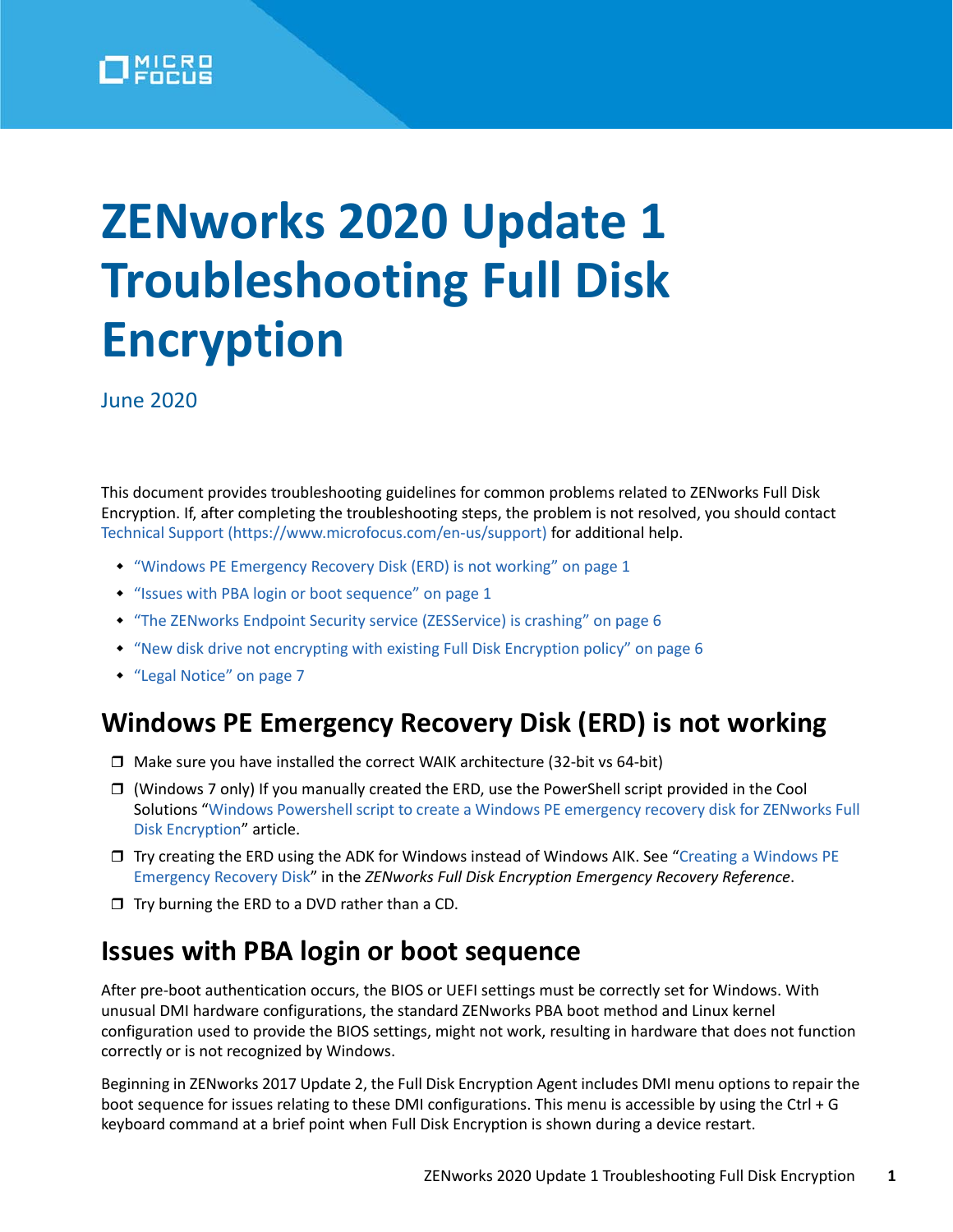#### **Menu boot options:**

Full Disk Encryption PBA (previous) Full Disk Encryption Simple PBA Full Disk Encryption PBA (KICKSTART=FAST) Full Disk Encryption PBA (KICKSTART=BIOS) Full Disk Encryption PBA (KICKSTART=BIOS) low resolution Full Disk Encryption PBA (KICKSTART=BIOS) without DRM Full Disk Encryption Debug PBA (KICKSTART=FAST) Full Disk Encryption Debug PBA (KICKSTART=BIOS) Full Disk Encryption Debug PBA (KICKSTART=BIOS) without DRM Windows Boot Manager

The two issues below are known issues that are resolved with the DMI repair options indicated. If you experience a different issue in the boot process on devices using PBA, you can troubleshoot by trying different options in this menu.

### **The ZENworks PBA is not booting to the Windows operating system**

**Symptoms:** After logging in to the PBA, the user encounters a black screen or GRUB error and the device does not boot the operating system.

To resolve this issue, you need to repair the device's master boot record or GUID partitions tables so that the device boots directly to the operating system.

- **1** Reboot the device that is having the issue.
- **2** When the black screen displays the text "Full Disk Encryption," press **Ctrl + G** on the keyboard.

**NOTE:** The Full Disk Encryption text only displays for 2 seconds. The Ctrl + G command must be executed while the text is still visible.

- **3** A menu opens with several DMI boot options. Choose **Full Disk Encryption Simple PBA** to repair the boot sequence and load the Simple PBA login prompt.
- **4** Log in with authorized credentials.

You need to then modify the Direct Media Interface (DMI) file provided by ZENworks Full Disk Encryption so that it includes the correct settings to boot the device.

**IMPORTANT:** ZENworks added a new Linux kernel in ZENworks 2017 Update that resolves many of the PBA hardware issues that can occur when applying a new Full Disk Encryption policy.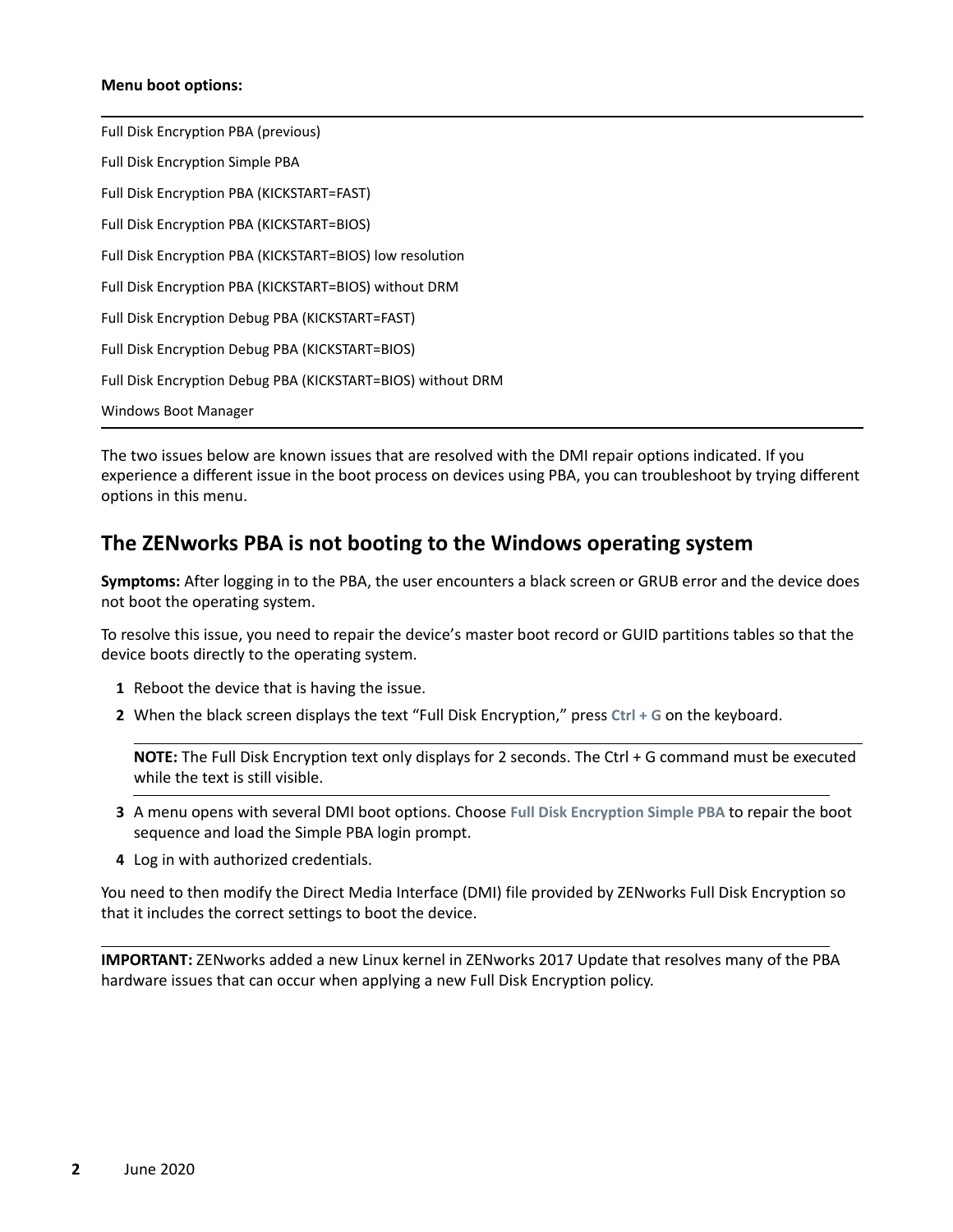The procedure provided below was written for ZENworks Full Disk Encryption versions prior to 2017 Update 1 and it uses the DMI settings from those versions as examples. Although this ZENworks version uses the new default DMI settings, the process for modifying the DMI file is still applicable in the event of an unknown PBA issue in ZENworks.

- 1. Repair the device's MBR or GPT:
	- **Windows 7:** Boot the device from a Windows 7 installation disk. When the Windows 7 splash screen displays, click **Repair your computer**. After the scan completes, select the Windows installation to repair and continue. If you are prompted to repair the problem automatically, select **No**. When the System Recovery Options dialog is displayed, click the **Command Prompt** option, then enter bootrec.exe /fixmbr at the command prompt. You should see a success message after running the command. Type exit to exit out of the command prompt and continue to boot into Windows.

If you don't have a Windows 7 installation disk, you can use a Windows 7 system recovery disk. To create the disk on a working Windows 7 machine, click **Start** > **All Programs** > **Maintenance** > **Create a System Repair Disc**.

 **Windows 8 or Windows 10:** Boot the device from a Windows 8 or Windows 10 installation disk, respectively. When the Windows splash screen displays, click **Repair your computer**. On the next screen, select **Troubleshoot**, then select **Advanced options**. From the Advanced options, launch a command prompt, then enter  $\text{bootstrap}$ . exe /fixmbr. When the operation is finished, reboot the device.

If you don't have a Windows 8 or Windows 10 installation disk, you can use a system recovery disk created from the Windows ADK and the ZENworks WinPE plugin.

2. Modify the dmi.ini file settings:

The dmi.ini file provides the boot method to be used to transition from the Linux kernel to the Windows operating system. The file contains a default boot setting and a list of known hardware configurations that require different boot settings. The default setting is applied unless the device's hardware configuration is in the list. The dmi.ini file's default setting and first few entries are shown below:

[default] KICKSTART=FAST

[FUJITSU SIEMENS,LIFEBOOK C1110] DMI\_SYS\_VENDOR=FUJITSU SIEMENS DMI\_PRODUCT\_NAME=LIFEBOOK C1110 KICKSTART=BIOS

[LENOVO,20021,2959] DMI\_SYS\_VENDOR=LENOVO DMI\_PRODUCT\_NAME=20021,2959 KICKSTART=BIOS

```
[LENOVO,0831CTO]
DMI_SYS_VENDOR=LENOVO
DMI_PRODUCT_NAME=0831CTO
KICKSTART=KEXEC
KERNEL_PARAM=pci=snb-enable-ahci-to-legacy
```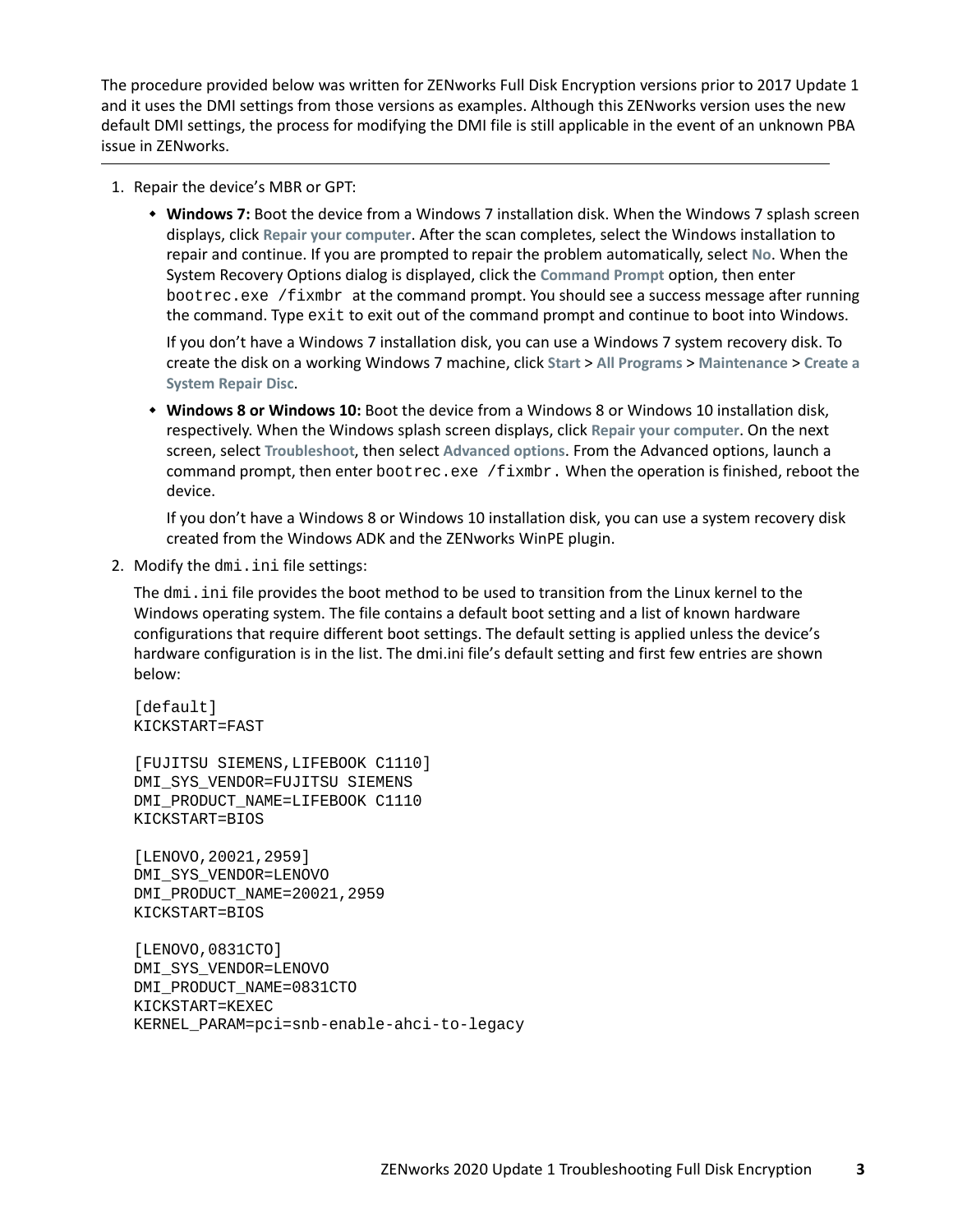You need to discover the correct settings for your device and add an entry to the dmi.ini file. This discovery is a trial and error process; you will need to try different settings until one enables the machine to boot successfully.

a. On the device, open a command prompt with Administrator privileges, change to the c:\windows\nac\sbs directory, then run the dmiconfig dump command to see the device's current dmi.ini settings.



b. Create a new dmi.ini text file on your desktop and copy the results from the dmiconfig dump into the file. Edit the last line to remove the semicolon and change the KICKSTART value to another boot option (listed below), as shown in the following example:

| www<br>dmi.ini - Notepad                                                                 |                            |  |  |  |
|------------------------------------------------------------------------------------------|----------------------------|--|--|--|
|                                                                                          | File Edit Format View Help |  |  |  |
| [LENOVO, 2767AL9]<br>DMI SYS VENDOR=LENOVO<br>DMI PRODUCT NAME=2767AL9<br>KICKSTART=BIOS |                            |  |  |  |

Finding the correct setting is a trial and error process. The possible DMI settings are listed below in the order we recommend trying them. For some settings, recommendations are given for when to use them.

| <b>Setting</b>                                                                                                                                                                          | <b>Example</b>                                                                            |
|-----------------------------------------------------------------------------------------------------------------------------------------------------------------------------------------|-------------------------------------------------------------------------------------------|
| KICKSTART=BIOS<br>This setting is effective in<br>resolving issues where the<br>ZENworks PBA displays the<br>credential or user capture<br>prompt but then fails to boot to<br>Windows. | [LENOVO, 2767AL9]<br>DMI SYS VENDOR=LENOVO<br>DMI PRODUCT NAME=2767AL9<br>KICKSTART=BIOS  |
| KICKSTART=KEXEC                                                                                                                                                                         | [LENOVO, 2767AL9]<br>DMI SYS VENDOR=LENOVO<br>DMI PRODUCT NAME=2767AL9<br>KICKSTART=KEXEC |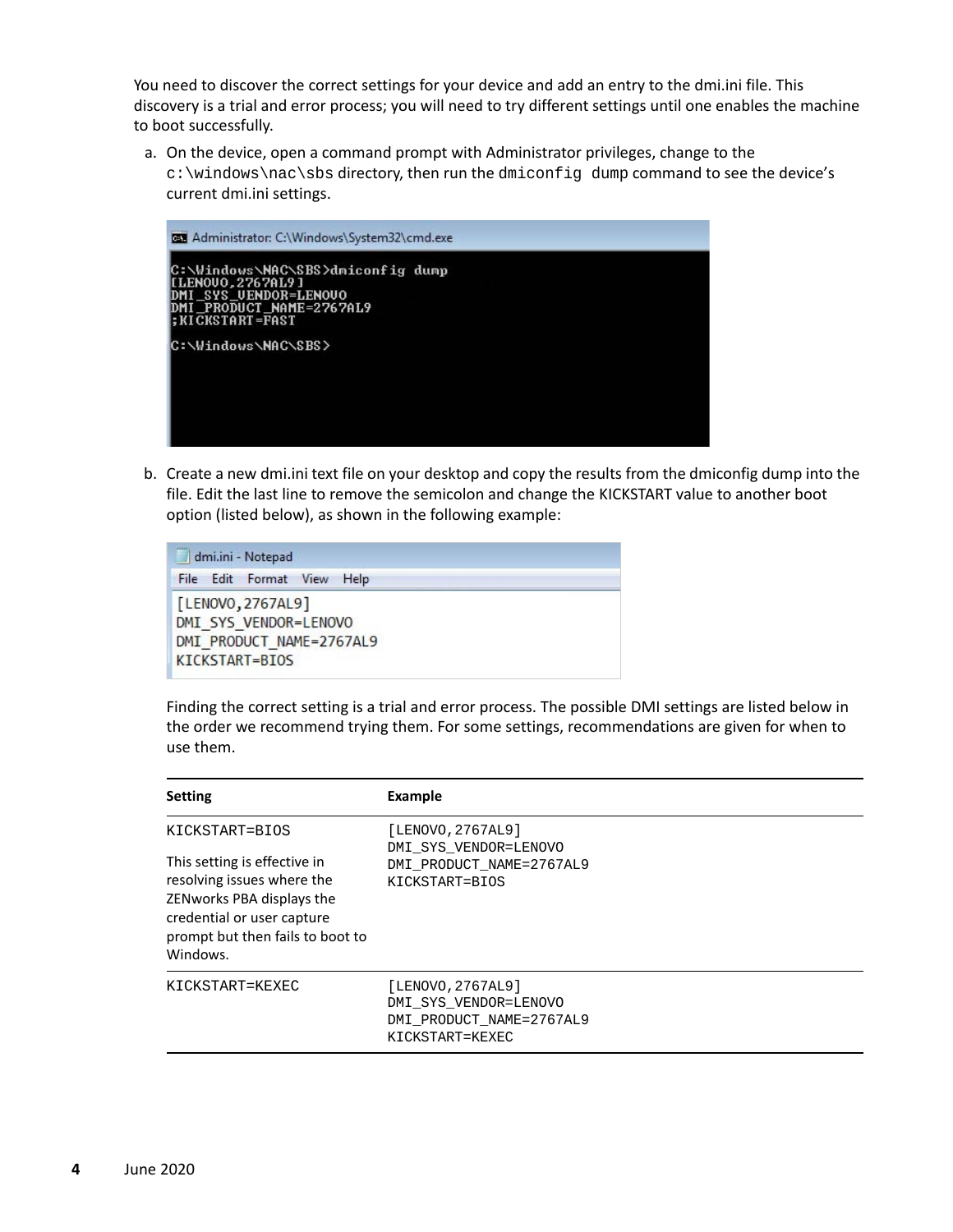| <b>Setting</b>                                                                                                                                                                                                   | <b>Example</b>                                                                                                                                                       |
|------------------------------------------------------------------------------------------------------------------------------------------------------------------------------------------------------------------|----------------------------------------------------------------------------------------------------------------------------------------------------------------------|
| KICKSTART=FAST                                                                                                                                                                                                   | [LENOVO, 2767AL9]<br>DMI SYS VENDOR=LENOVO<br>DMI PRODUCT NAME=2767AL9<br>KICKSTART=FAST                                                                             |
| KICKSTART=KEXEC<br>KERNEL PARAM=pci=snb-<br>enable-ahci-to-legacy                                                                                                                                                | [LENOVO, 2767AL9]<br>DMI SYS VENDOR=LENOVO<br>DMI_PRODUCT_NAME=2767AL9<br>KICKSTART=KEXEC<br>KERNEL PARAM=pci=snb-enable-ahci-to-legacy                              |
| KICKSTART=KEXEC<br>$KERNEL=/boot/bzImage-$<br>acpi<br>This setting is effective in<br>resolving issues where the<br>ZENworks PBA screen displays<br>but the credential or user capture<br>prompt never displays. | [LENOVO, 2767AL9]<br>DMI SYS VENDOR=LENOVO<br>DMI PRODUCT NAME=2767AL9<br>KICKSTART=KEXEC<br>KERNEL=/boot/bzImage-acpi                                               |
| KICKSTART=KEXEC<br>KERNEL PARAM=pci=snb-<br>enable-ahci-to-legacy<br>$KERNEL=/boot/bzImage-$<br>acpi                                                                                                             | [LENOVO, 2767AL9]<br>DMI SYS VENDOR=LENOVO<br>DMI PRODUCT NAME=2767AL9<br>KICKSTART=KEXEC<br>KERNEL PARAM=pci=snb-enable-ahci-to-legacy<br>KERNEL=/boot/bzImage-acpi |

- c. In the  $c:\wedge\text{index}\s$  directory, make a backup copy of the current  $dmi$ . ini file, then copy your edited dmi.ini file to the directory.
- d. Open a command prompt with Administrator privileges, change to the  $c:\wedge\text{index}\s$ directory, then run the dmiconfig import --force command to import the settings from the new dmi.ini file. Run dmiconfig dump to verify the change.

| Ba Administrator: C:\Windows\System32\cmd.exe                                                                                   |  |  |  |  |  |  |
|---------------------------------------------------------------------------------------------------------------------------------|--|--|--|--|--|--|
|                                                                                                                                 |  |  |  |  |  |  |
| C:\Windows\NAC\SBS>dmiconfig dump<br>[LENOVO.2767AL9]<br>DMI_SYS_UENDOR=LENOUO<br>DMI_PRODUCT_NAME=2767AL9<br>IKI CKSTART=BI OS |  |  |  |  |  |  |
| C:\Windows\NAC\SBS>                                                                                                             |  |  |  |  |  |  |
|                                                                                                                                 |  |  |  |  |  |  |
|                                                                                                                                 |  |  |  |  |  |  |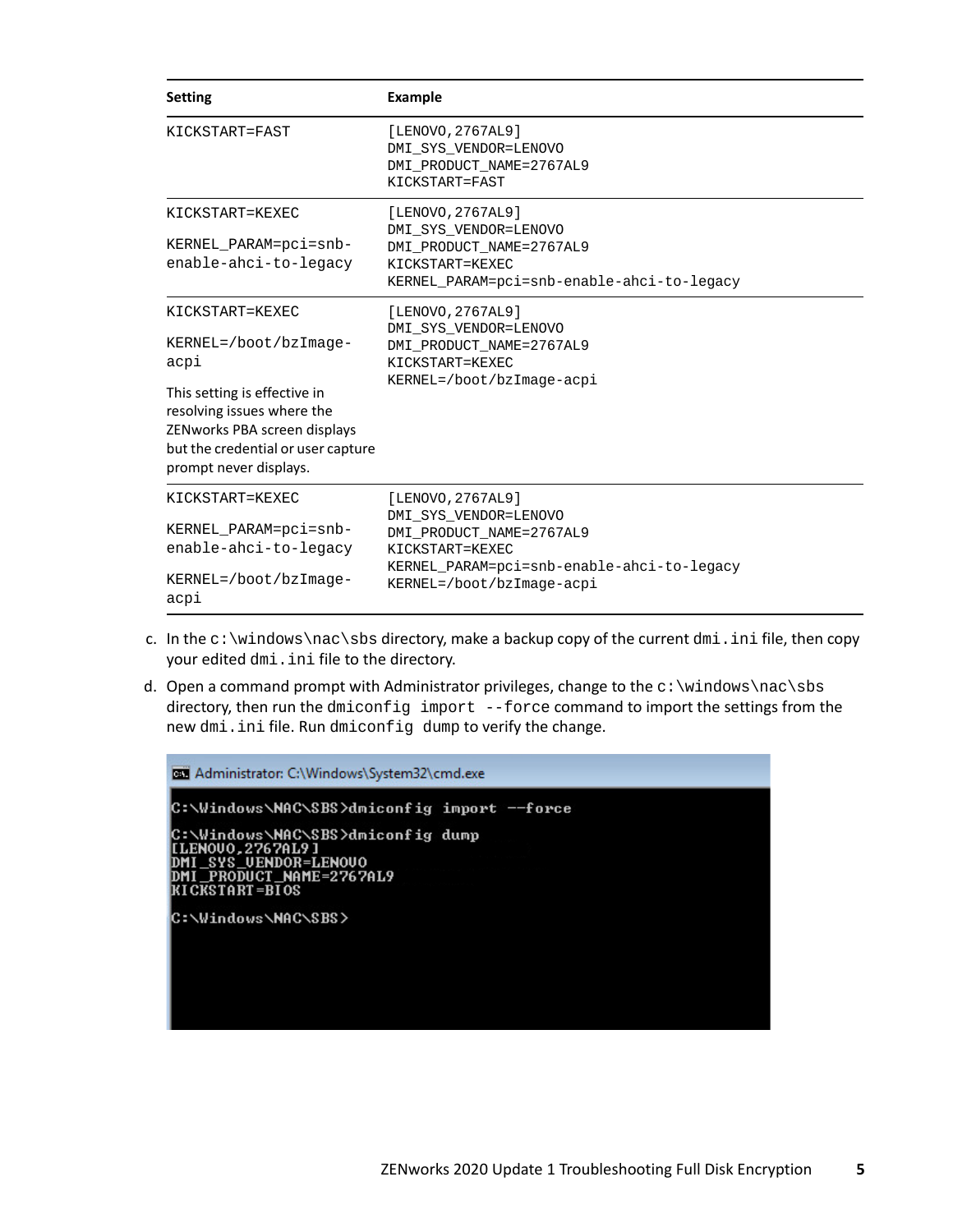- e. Reboot the device. If the device fails to boot to the Windows operating system, repair the MBR, then repeat the above process using another setting.
- f. After you find the correct setting, you can edit your Full Disk Encryption policy to add it to the policy's dmi.ini file (ZENworks Control Center > **Policies** > Full Disk Encryption policy details > **DMI Settings** tab > **Edit**).

## **The ZENworks PBA screen does not have a login prompt**

**Syptoms:** When restarting an encrypted device with PBA, the PBA splash screen opens without a login prompt.

To resolve this issue, you need to repair the device's master boot record or GUID partitions tables so that the device boots directly to the operating system.

- **1** Reboot the device that is having the issue.
- **2** When the black screen displays the text "Full Disk Encryption," press **Ctrl + G** on the keyboard.

**NOTE:** The Full Disk Encryption text only displays for 2 seconds. The Ctrl + G command must be executed while the text is still visible.

- **3** A menu opens with several DMI boot options. Choose **Full Disk Encryption PBA (KICKSTART=BIOS) without DRM** to repair the boot sequence and load the PBA login screen.
- **4** Log in with authorized credentials.

## <span id="page-5-0"></span>**The ZENworks Endpoint Security service (ZESService) is crashing**

- $\Box$  Check to see if the device is using the Intel IRRT driver. This driver causes the device to crash and is not supported. If the device is using the driver:
	- 1. Disable the driver through the device's adapter settings.
	- 2. Reboot the device to BIOS and change from IRRT to AHCI mode.

## <span id="page-5-1"></span>**New disk drive not encrypting with existing Full Disk Encryption policy**

When you apply a Full Disk Encryption policy to a device, you have the option to encrypt all local fixed volumes or specify the volumes that will be encrypted. Once the policy is applied, the specified volumes are encrypted.

If you add a new disk drive to the device, or you want to specify another volume on the device for encryption, the policy must be removed, including disk decryption, and then be reapplied to recognize the new volumes. If the existing policy is not set to encrypt all local fixed volumes, you need to edit the Local Fixed Volumes setting in the policy to recognize the new volumes before reapplying the policy and encrypting the drives.

For information about removing, editing, and applying Full Disk Encryption policies, see the *[ZENworks Full Disk](https://www.novell.com/documentation/zenworks-2020/pdfdoc/zen_fde_policies/zen_fde_policies.pdf#bookinfo)  [Encryption Policy Reference](https://www.novell.com/documentation/zenworks-2020/pdfdoc/zen_fde_policies/zen_fde_policies.pdf#bookinfo)*.